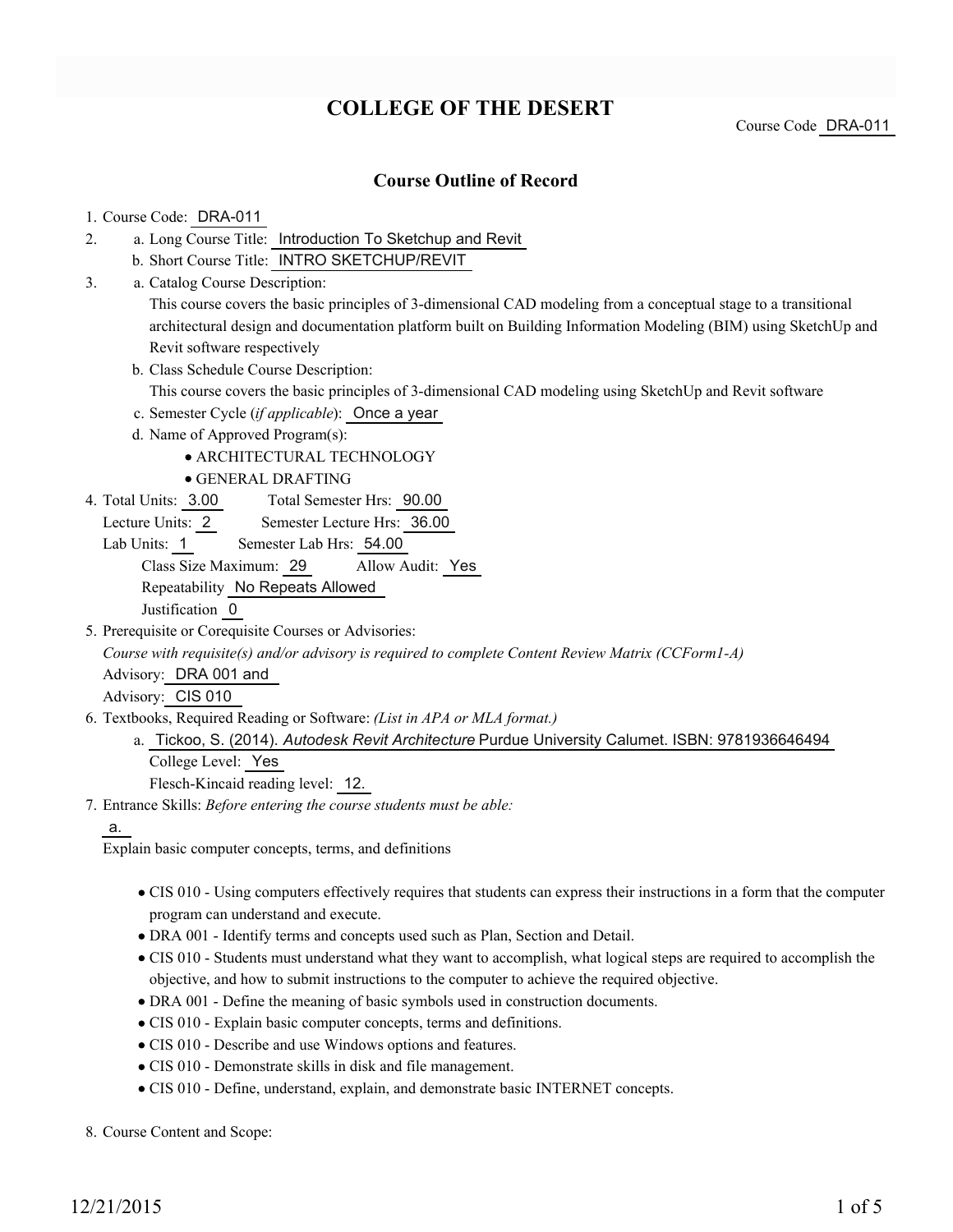#### Lecture:

- a. The Basics
- i. Tour of SketchUp
- lii. Viewing tools
- iii. Shortcut keys
- iv. Drawing tools
- v. Manipulation tools
- vi. Annotation tools
- b. Intersect and Follow Me
- i. Follow me
- ii. Intersect with model
- iii. Combining intersect with Follow me
- c. Making Multiple Copies
- i. Basic move and copy
- ii. Multiple linear copies
- iii. Multiple rotated copies
- d. Working with Roofs
- i. Using offset for roofs
- ii. Resolving sloping roofs
- iii. Overhangs
- e. Groups and Components
- i. Components versus groups
- ii. Introduction to groups
- iii. Using groups for cutting
- iv. Unsticking objects from a group
- v. Introduction to components
- vi. Cutting openings
- f. Painting Materials and Textures
- i. Overview of materials
- ii. Applying materials
- iii. Materials transparency
- iv. Texture positioning
- v. Using pictures to create realistic objects
- vi. Alpha transparency
- g. Sectioning
- i. Sectioning overview
- ii. Using sections for interior design and presentation
- iii. Copying section planes for floor plans
- iv. Simultaneous section cuts
- h. Presentation
- i. Layers
- ii. Setting up the model
- liii. Pages
- iv. Walk and look around
- v. Position camera
- vi. Updating pages
- vii. Tour guide/slideshow
- viii. Shadows

## Revit

- a. The Basics
- i. Introduction to Revit
- ii. Creating basic floor plans
- iii. Setting up levels and grids
- b. Making Design Changes
- i. Modifying specific objects
- lii. Editing tools
- c. Views and Components
- i. Creating views of the model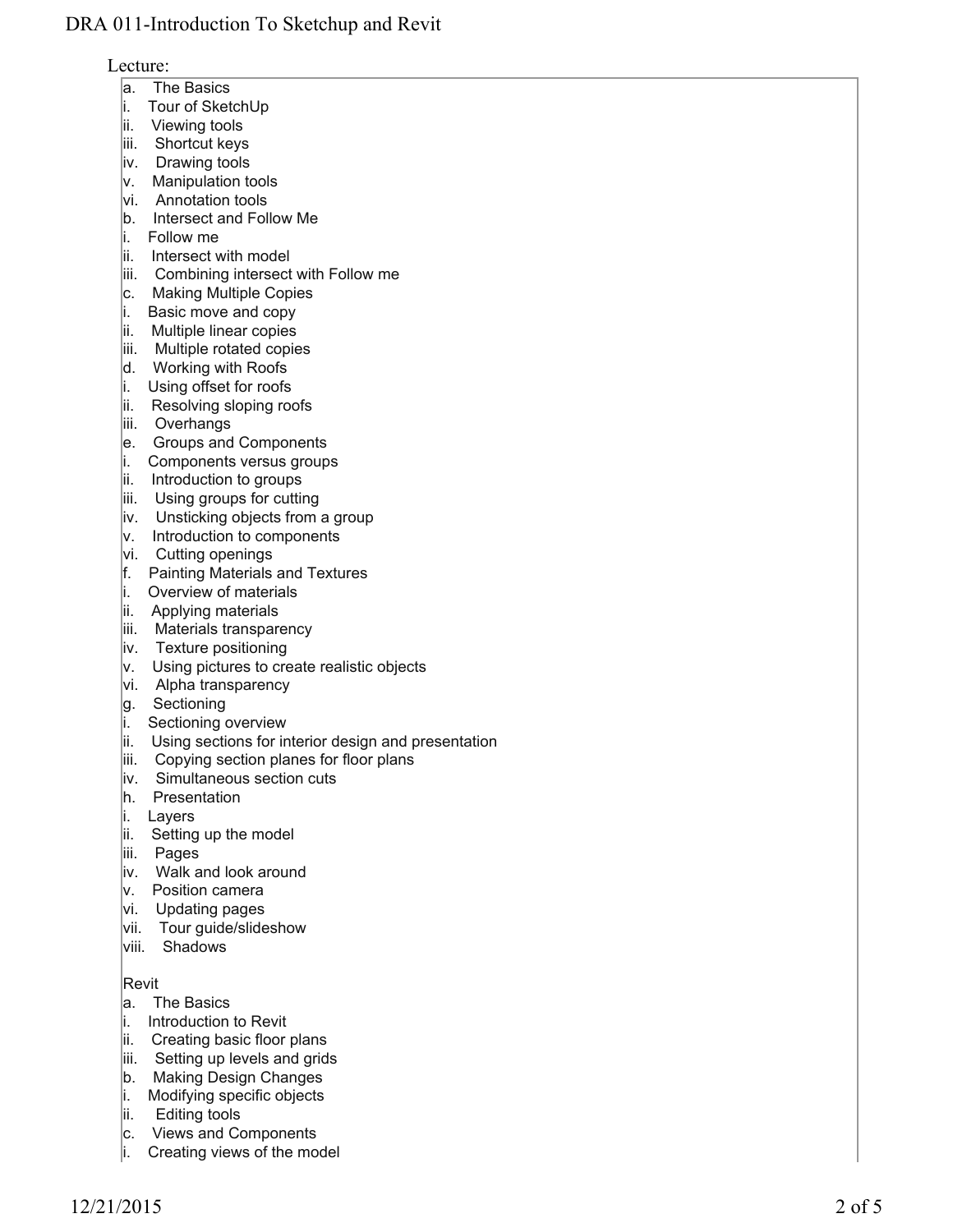- ii. Adding components
- d. Modeling Tools
- i. Floors and ceilings
- ii. Roofs
- iii. Stairs, railings and ramps
- iv. Curtain walls
- e. Sheets, annotation and Detailing
- i. Sheets and printing
- ii. Annotation
- iii. Detailing in Revit

#### Lab: *(if the "Lab Hours" is greater than zero this is required)*

- 1. Basic exercises in mass modeling using tools such as extrude, standard views, and shades and shadows.
- 2. Draw basic floor plan using BIM strategies.
- 3. Draw basic exterior elevations.
- 4. Draw basic building sections
- 5. Extract exterior 2-point perspective including all necessary entourage.
- 6. Extract interior 1-point perspectives of building.

9. Course Student Learning Outcomes:

1.

Draw the CAD three dimensional conceptual model of a design using the SketchUp software.

2.

Draw the CAD three dimensional photo-realistic model of a design using the Revit software.

10. Course Objectives: Upon completion of this course, students will be able to:

a. Compare traditional methods of presentations with the presentation capabilities of SketchUp and Revit

- b. Recognize the fundamental similarities and differences of the two softwares
- c. Demonstrate basic drawing and editing features, as well as rendering and presentation tools.
- d. Identify basic components of the SketchUp and Revit software in order to develop problem solving techniques
- Methods of Instruction: *(Integration: Elements should validate parallel course outline elements)* 11.
	- a. Demonstration, Repetition/Practice
	- b. Discussion
	- c. Laboratory
	- d. Lecture
	- e. Technology-based instruction
- 12. Assignments: (List samples of specific activities/assignments students are expected to complete both in and outside of class.) In Class Hours: 90.00

Outside Class Hours: 72.00

- a. Out-of-class Assignments
	- 1. Answer questions at the end of each chapter relating to materials presented.
	- 2. Develop final project using comprehensive and accurate CAD.
- b. In-class Assignments
	- 1. Basic exercises in mass modeling using tools such as extrude, standard views, and shades and shadows.
	- 2. Draw basic floor plan using BIM strategies.
	- 3. Draw basic exterior elevations.
	- 4. Draw basic building sections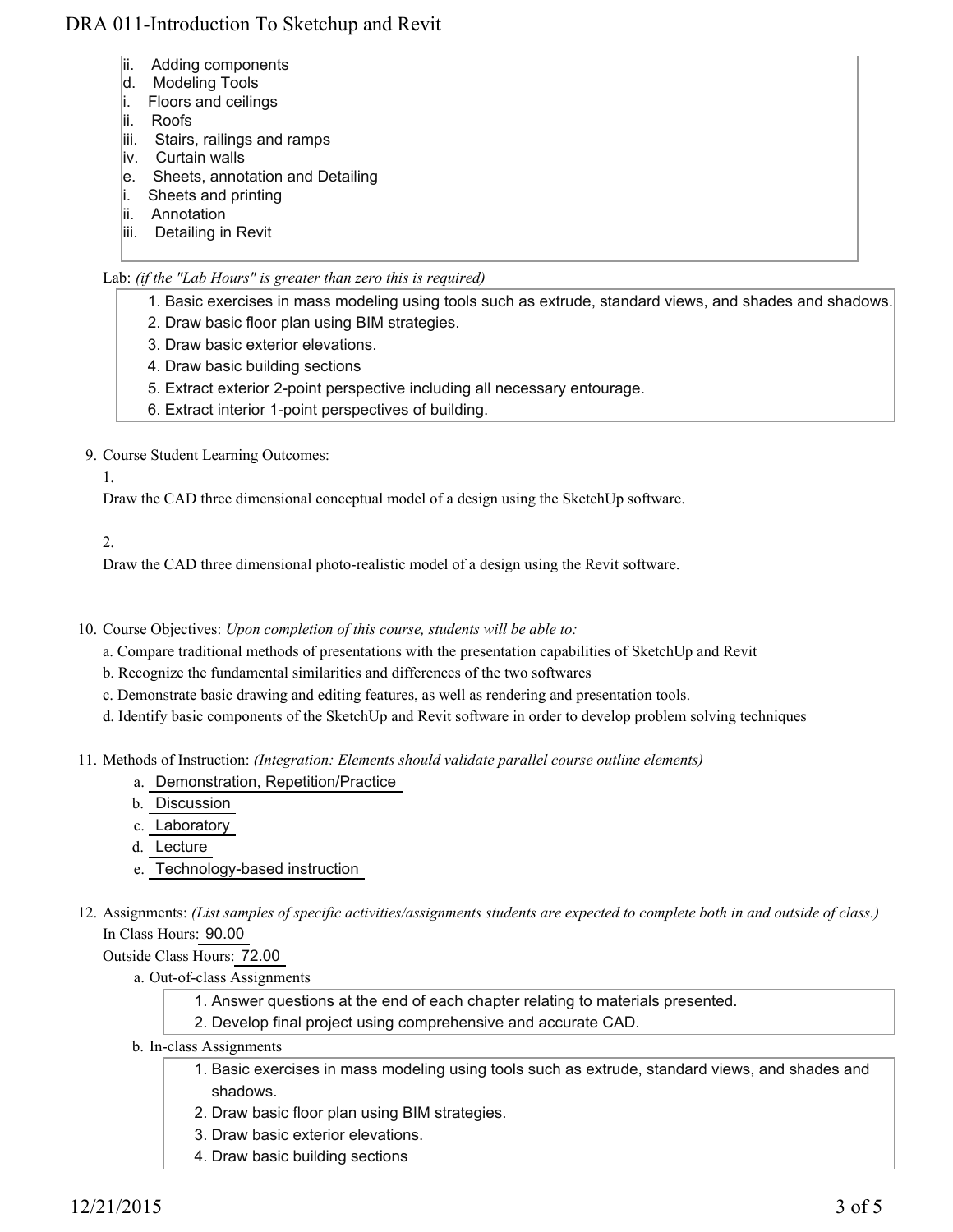- 5. Extract exterior 2-point perspective including all necessary entourage.
- 6. Extract interior 1-point perspectives of building.
- 7. Demonstrate new skills learned through textbook problems

13. Methods of Evaluating Student Progress: The student will demonstrate proficiency by:

- Written homework
	- Drawing Assignments
- Critiques
- Presentations/student demonstration observations Presentation of Projects
- True/false/multiple choice examinations
- Mid-term and final evaluations
- Student participation/contribution Classroom Participation
- 14. Methods of Evaluating: Additional Assesment Information:
- 15. Need/Purpose/Rationale -- All courses must meet one or more CCC missions.
	- PO Career and Technical Education
		- Fulfill the requirements for an entry- level position in their field.
		- Apply critical thinking skills to research, evaluate, analyze, and synthesize information.
	- PO-BS Critical Thinking

Assess relevant information and come to thought-out conclusions and solutions.

- IO Aesthetics
	- Apply imagination to artistic expression.

Value appearance in terms of how pleasing it is in movement, form, and function.

16. Comparable Transfer Course

| <b>University System</b>                                                                                                                                                                                                                                                                                                                                                        | Campus             | <b>Course Number</b> | <b>Course Title</b>  | <b>Catalog Year</b> |
|---------------------------------------------------------------------------------------------------------------------------------------------------------------------------------------------------------------------------------------------------------------------------------------------------------------------------------------------------------------------------------|--------------------|----------------------|----------------------|---------------------|
| 17. Special Materials and/or Equipment Required of Students:                                                                                                                                                                                                                                                                                                                    |                    |                      |                      |                     |
| 18. Materials Fees:                                                                                                                                                                                                                                                                                                                                                             | Required Material? |                      |                      |                     |
| <b>Material or Item</b>                                                                                                                                                                                                                                                                                                                                                         |                    |                      | <b>Cost Per Unit</b> | <b>Total Cost</b>   |
| 19. Provide Reasons for the Substantial Modifications or New Course:                                                                                                                                                                                                                                                                                                            |                    |                      |                      |                     |
| Periodic review (2-year)<br>20.<br>a. Cross-Listed Course (Enter Course Code): N/A<br>b. Replacement Course (Enter original Course Code): N/A<br>21. Grading Method (choose one): Letter Grade Only                                                                                                                                                                             |                    |                      |                      |                     |
| 22. MIS Course Data Elements<br>a. Course Control Number [CB00]: CCC000446287<br>b. T.O.P. Code [CB03]: 95300.00 - Drafting Technology<br>c. Credit Status [CB04]: D - Credit - Degree Applicable<br>d. Course Transfer Status [CB05]: $B =$ Transfer CSU<br>e. Basic Skills Status [CB08]: $2N = Not basic skills course$<br>f. Vocational Status [CB09]: Clearly Occupational |                    |                      |                      |                     |